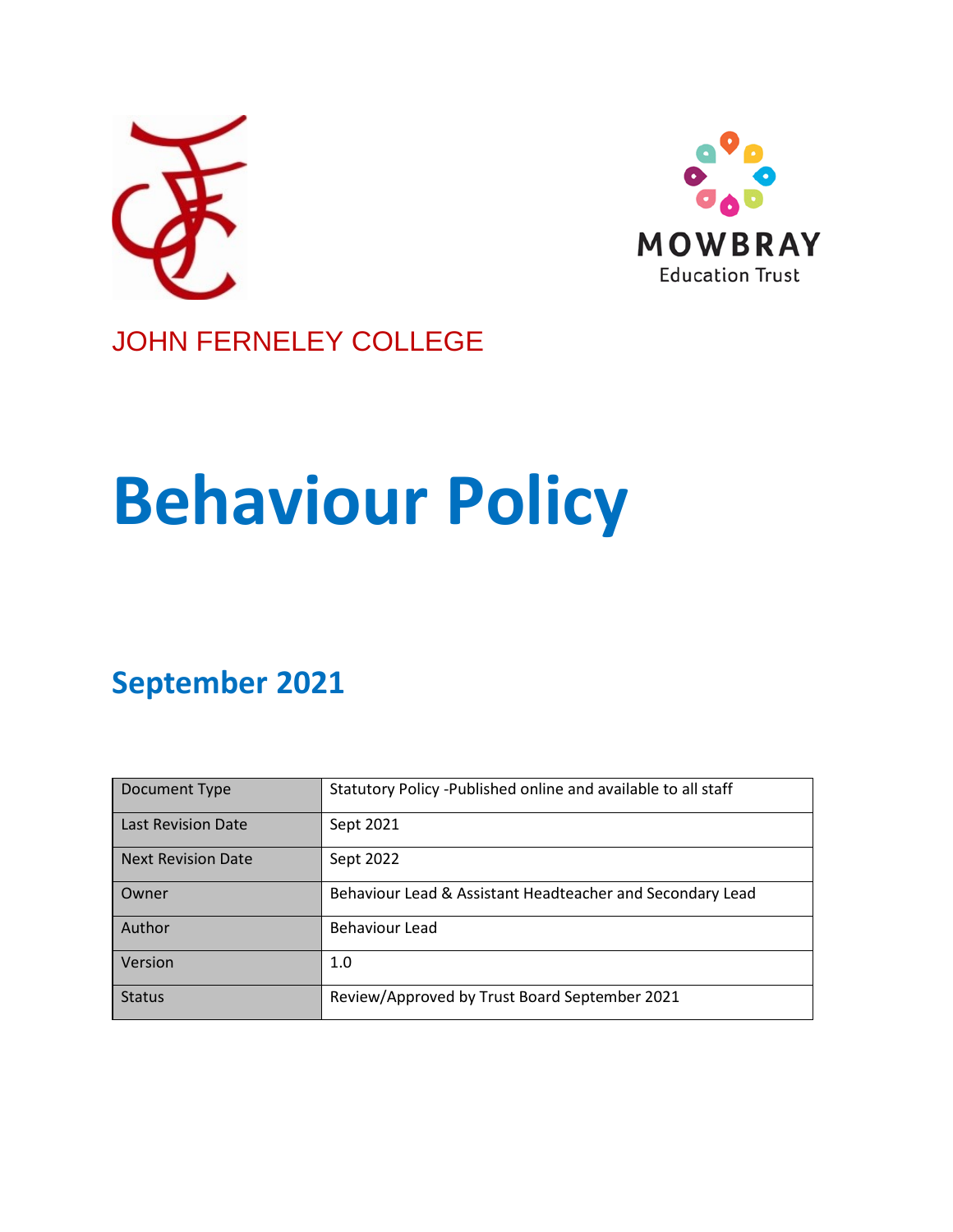# Ethos and Values

#### Our Why

- Every child is uniquely important and of equal worth
- Every child has the right to a world class education, irrespective of their starting point
- Through education, every child should be able to achieve their potential and ultimately improve their lives and the lives of those around them

# Our How

- By carefully selecting the best skills and knowledge and using it to shape our curriculum; and by developing our students' long-term memory of this curriculum; we can improve our young people's lives and the lives of those around them
- Select the knowledge and skills
- Improve the memory

# Our What

- We create and deliver an inspirational, knowledge rich curriculum; full of the best knowledge and skills
- We focus on strategies to develop long term memory
- We have the highest expectations for the culture of our settings and the behaviour of our young people
- We create and deliver an enrichment programme that enables young people to be better humans

We believe that by focusing on the following 5 priorities, we will be able to ensure that we deliver our ethos and values successfully to all of our community, especially the most vulnerable:

- o Great attendance
- o Great belonging
- o Great routines
- o Great teaching and learning
- o Great community support

We believe that by establishing a series of great routines for learning, this will encourage a strong sense of belonging for all of our young people. If they feel that they belong, this will ensure that teaching and learning will be more effective, ultimately creating a more fertile environment for the curriculum to be better learned and remembered.

We believe it is our moral duty to prepare our young people to be successful as adults, by teaching them the behaviours, habits and routines of the most successful. These include a focus on respect, kindness, self-regulation and pride.

We believe that by teaching behaviour as a discreet curriculum area, we will be able to play a part in tackling social injustice.

Freedom to think creatively: We do not want our young people to have to make decisions every day, over things they do every day. We will teach them the routines, behaviours of the most successful: training them to be successful in adult life; reducing stress; reducing conflict; creating more thinking time for creativity and imagination.

Encouraging self-regulation: Cognitive Science tells us that our young people will have more successful lives if they are taught how to self- regulate. We know that deferred gratification increases with maturity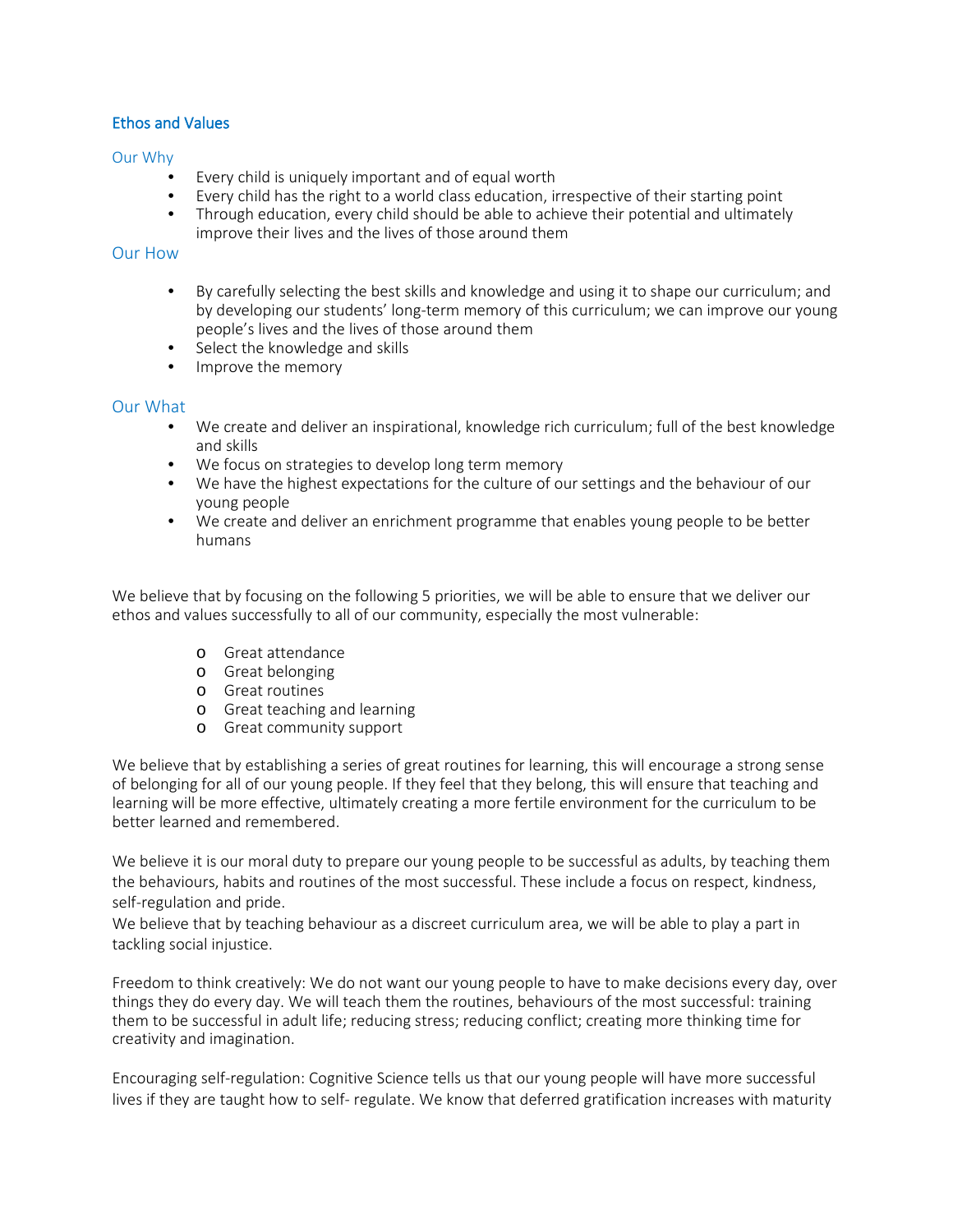– enabling us to make decisions that will help us in the future. We also know that if left alone, children make decisions focussed on immediate gratification – sometimes this means that they make choices that may not be good for them. We believe it is our responsibility to protect young people from this by enabling them to make good decisions and by teaching them to make these decisions for themselves in the future.

### Rewards

Students will be rewarded for good work, attitude and behaviour. The student leadership are currently working with the leadership team to review the exact reward structure to ensure it engages the students at JFC. In the first few weeks of term with the launch of our new student rules we will conduct behaviour boost sessions to ensure everyone understands the expectations and those students who are positively engaging will be rewarded.

#### **Detentions**

If students at JFC do not do as expected first time then a detention will be issued, recorded on classcharts.

- 15 minutes at break
- 15 minutes at lunch
- 15 minutes after school

The member of staff setting the detention will have informed the student at the time of the incident.

Failure to attend a 15 minute detention will result in a 30 minute detention – at lunch or after school Failure to attend a 30 minute detention will result in a 1 hour detention – after school with SLT on a Friday.

Refusal to attend a detention will result in a day working in the removal room and this will include an extended day to cover detentions owed.

Detentions are compulsory – the Department for Education is very clear that school do not need to seek permission from parent/carers and 24 hour notice is not required for a short detention. In this case we will have expected students to serve a 15 minute detention during the school day and by not attending they will have escalated this to a 30 minute after school detention. It is the responsibility of the parent/carer to ensure the child can get home safely. (We care so much that on the odd occasion getting home might be difficult we will endeavour to help out by using the school minibus.) When a student is expected to attend a 1 hour detention after school we will ensure parent/carer is notified 24 hours in advance.

#### Mobile phones, earphones and other related paraphernalia

Are NOT allowed to be seen or used on site at any point during the College Day. This includes break and lunchtime and outside the building.

We understand students may have their phone with them but it is to be turned off and in their bag, not in a pocket of any item of their clothing or coat.

Smart watches are NOT allowed to be worn in College at any time. They will be confiscated and returned to parent by arrangement at the convenience of the leadership team – likely to be 3.30 Friday.

If a phone or related paraphernalia is seen on site when it should not be, staff will confiscate the phone and bring it directly to reception where it will be logged on classcharts and locked away.

# Corridor Behaviour

Students should not run and should walk sensibly without forming large groups.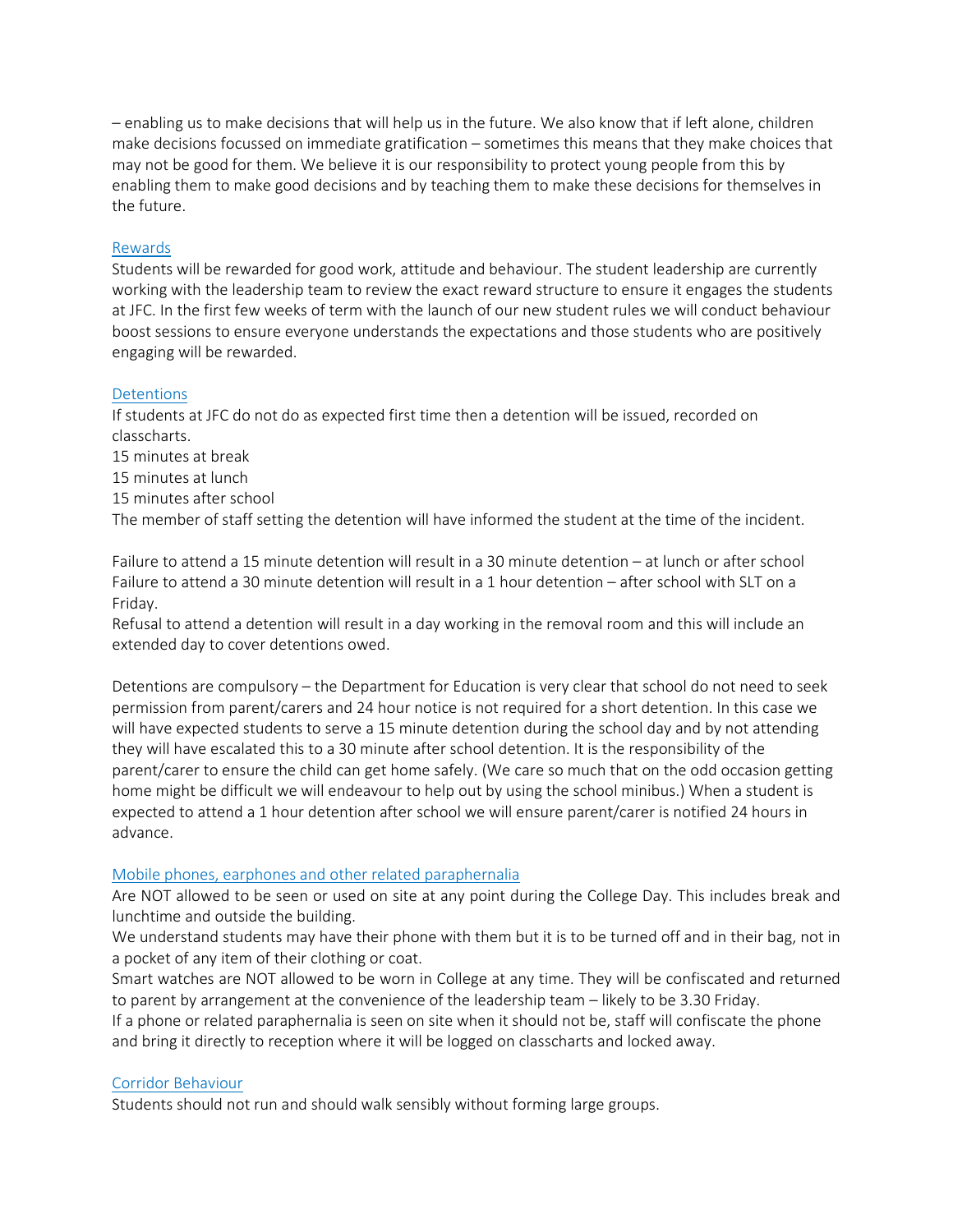Students should be courteous to one another and to staff members and visitors. Where necessary CCTV will be forensically analysed to ensure students are held to account for their actions and detentions will be used as appropriate with incidents recorded on classcharts.

#### Toilets

Students should go to the toilet during break/lunch to ensure there is no disruption to their learning. If a water bottle needed refilling, then this would be the perfect time for this too. Being in the wrong place at the wrong time will result in a detention and the information will be logged on classcharts.

#### Smoking

Smoking is NOT allowed anywhere on site or to and from college whilst wearing our uniform and therefore representing us.

E cigs and vapes are deemed to be the same as cigarettes and rolling tobacco. All smoking paraphernalia will be confiscated and disposed of.

Smoking on site will lead to automatic exemption from any reward event or college trip. The Leadership Team, at the instruction of the Headteacher, will make the final decision.

# Removal Room / Behaviour Support Centre(BSC)

The BSC will be used as a place of reflection and calming during the day when students are removed from lessons. While there they will need to meet our behaviour expectations in order to return to lessons. BSC will be used for internal exclusion of students who fail to complete detentions to our expectation, truant from college and/or for any other breach of the college behaviour policy. Students are not allowed out of this provision but will be permitted to have toilet breaks as appropriate.

#### Extended Internal Support

In some circumstances it may be necessary for a pastoral support plan to be put in place. If this is required then a parental meeting will be held and agreement will be sort as to the support that will be given and in which form. It is at this point that a reduced timetable might be considered. Time out of lessons could be arranged and in some more extreme cases this could lead to 5 consecutive days in BSC working 1-1 with staff or indeed an internal review to our alternative provision team for further support.

#### Wider Support

At JFC we work with Melton and South Charnwood Inclusion Partnership to support our students. We also work closely with the Melton Hub and will refer students as appropriate for the required support to maximise their chances of success in both education and life.

Managed Moves are used as appropriate and where success is considered likely.

A student can be transferred to another school as part of a "managed move" where they will be a guest student and still on roll at JFC. This is to allow the student a fresh start in a new school and is an alternative to exclusion. Managed moves are voluntary and are only to be arranged with the consent of all parties involved including the parents. Managed moves are usually subject to a trial period of 6 weeks in the new school with 3 targets to be met which relate to attendance, punctuality and behaviour. A successful managed move will end in the student being transferred on to the new school roll. If the managed move fails, then the student will return to JFC.

#### **Exclusions**

Fixed Term Exclusions will be used where necessary and where all other sanctions have been unsuccessful or when an incident occurs whereby no other sanction is appropriate. The Headteacher will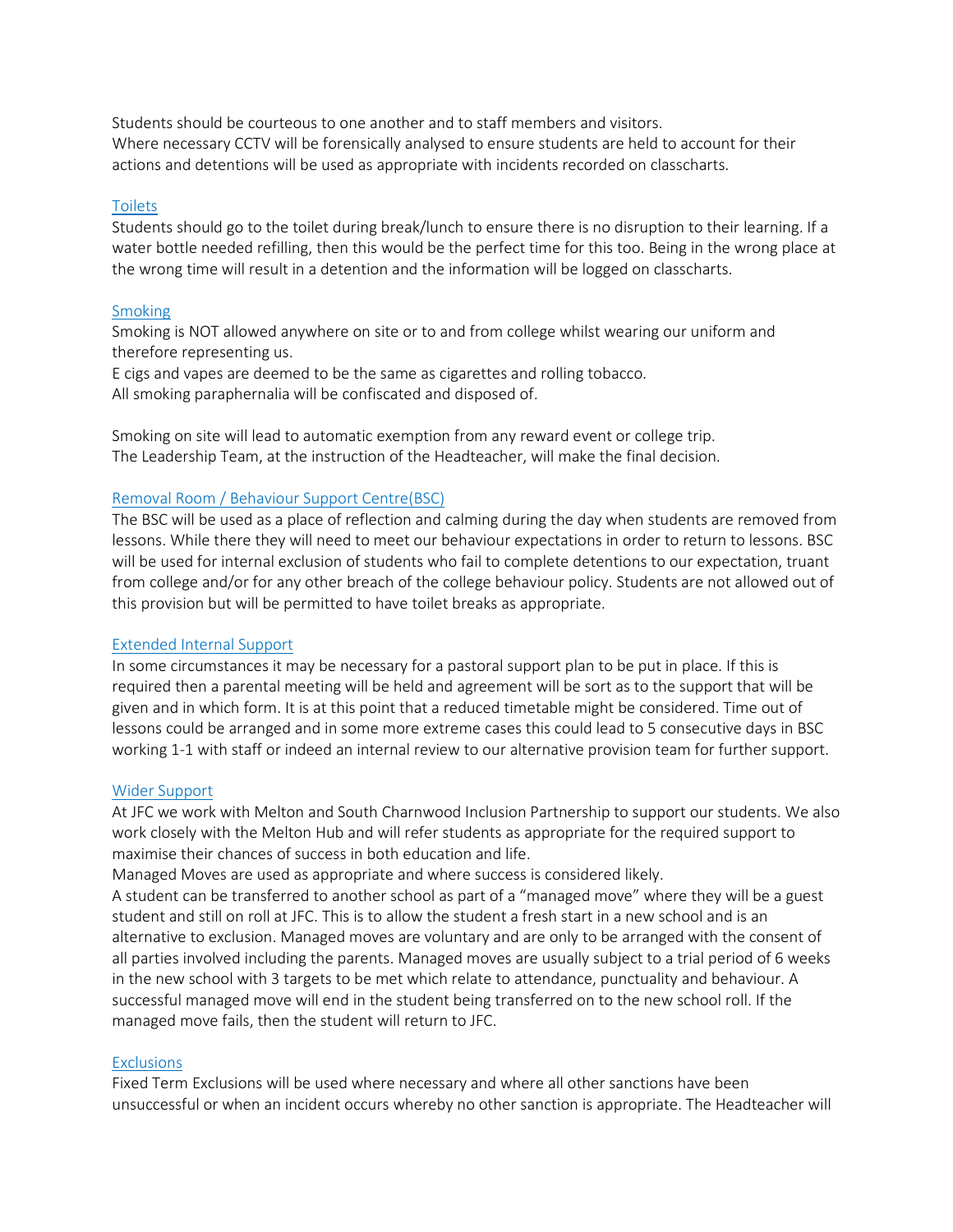make the final decision. Exclusion of a student from the college is the most serious form of sanction available to us. The college has a duty to ensure reasonable adjustments are made to the behaviour policy for vulnerable/SEND students according to need wherever possible. A reintegration meeting must take place before a student returns to college.

# Permanent Exclusion

A Permanent exclusion involves the student being removed from the college roll. The college will usually only permanently exclude a student as a last resort, after trying to improve the student's behaviour through other means. However there are exceptional circumstances in which the Headteacher may decide to permanently exclude a student for a "one-off" offence e.g. assault on a member of staff/bullying of a member of staff/bringing a weapon into college and other incidents of equivalent severity.

# Return to College / Reintegration Meetings

Following any period of exclusion or following an incident of inappropriate behaviour by a student, parent/carers are expected to attend a reintegration meeting or behaviour planning meeting. This meeting will be attended by the head of year, the student's parents, the student themselves and may be joined by other professionals as appropriate. Meetings will be held within the hours of 8am and 4pm.

# Screen and Search

In line with national guidelines, the Headteacher and other authorised staff have a statutory power to search students or their possessions, without consent, where they have reasonable grounds for suspecting that the student may have a prohibited item.

Staff will follow guidance when conducting a search or screen and staff will ask to search the student. If a student refuses then they will be dealt with as if they had got the item suspected. We will offer for a student to take a drug test should they wish to prove that they are not under the influence when suspected to be so, refusal to take the test will result in the student being sanctioned as being under the influence as the staff member originally suspected.

The Leadership Team, at the instruction of the Headteacher, will make the final decision.

| <b>Banned items</b>                                | Procedure after confiscation                       |
|----------------------------------------------------|----------------------------------------------------|
| Cigarettes; e-cigarettes; vapes; tobacco; filters; | Disposed of and parent informed by standard text   |
| filter papers; lighters etc                        | via pastoral office. A parent meeting may be       |
|                                                    | required.                                          |
|                                                    | If student is found to be using any of these items |
|                                                    | on site then a day in BSC plus D60 will be issued. |
|                                                    | (Extended school)                                  |
| Mobile phones and associated paraphernalia if      | $1st$ confiscation – 15 minute detention and       |
| visible on site                                    | returned at end of day                             |
|                                                    | $2nd$ confiscation – 30 minutes detention and      |
|                                                    | returned at end of day                             |
|                                                    | $3rd$ confiscation – time in reflection room and   |
|                                                    | phone to be collected by parent                    |
| Fire crackers or fireworks                         | Disposed of by the college                         |
| Alcohol                                            | Disposed of by college, parents informed, social   |
|                                                    | care referral and monitoring.                      |
|                                                    |                                                    |